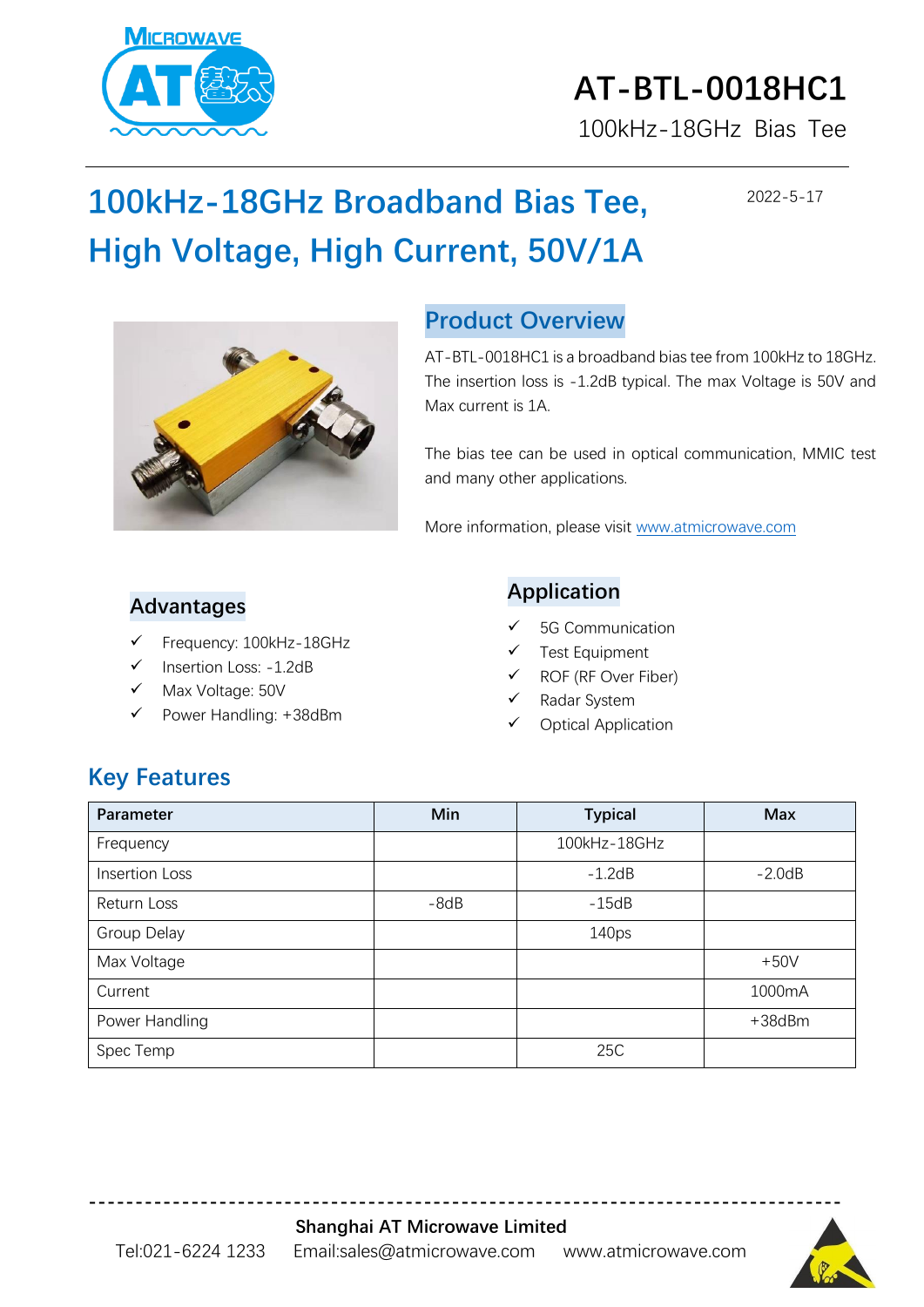

100kHz-18GHz Bias Tee

#### **Mechanical Information**

| <b>Item</b>   | <b>Description</b> |  |
|---------------|--------------------|--|
| RF+DC Port    | <b>SMA Female</b>  |  |
| RF Port       | <b>SMA Male</b>    |  |
| DC Port       | <b>SMA Female</b>  |  |
| Case Material | Copper             |  |
| Finish        | <b>Gold Plated</b> |  |
| Weight        | 38 <sub>g</sub>    |  |
| Size:         | See outline        |  |

#### **Absolute Maximum Ratings Table**

| <b>Parameter</b>             | Value            |
|------------------------------|------------------|
| Voltage                      | $+50V$           |
| <b>RF Power</b>              | $+38$ dBm        |
| <b>Operating Temperature</b> | $-40$ to $+70C$  |
| Storage Temperature          | $-65$ to $+150C$ |

#### **Notes:**

- 1. Datasheet may be changed according to update of MMIC, Raw materials , process, and so on.
- 2. This data is only for reference, not for guaranteed specifications.
- 3. Please contact AT Microwave team to make sure you have the most current data.



**---------------------------------------------------------------------------------**